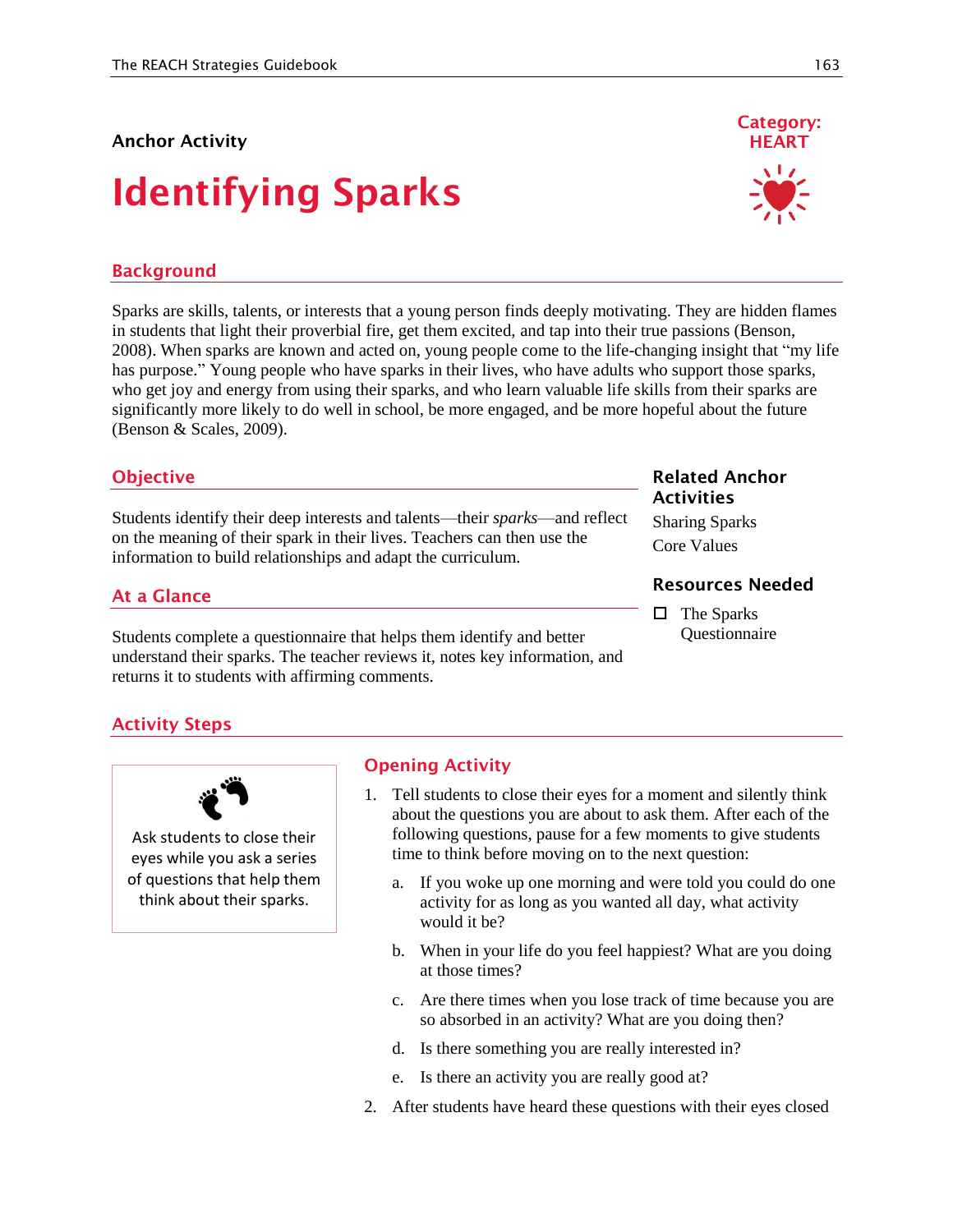and had some time to think about the answers, ask them to take out a piece of paper and jot down what they thought about. (They only need to use a word or two to summarize their thoughts because this sheet will not be turned in to anyone.)

- 3. Ask students to look at the list on their paper and circle the things that they think are their *sparks*. Explain:
	- Sparks are interests or passions that give people great enjoyment and often a sense of purpose.
	- Sparks can be sports, performing arts, technology, reading, caring for brothers and sisters, math, animals, and more.

### **Main Activity**

- 4. Tell students that you would like to get to know them better by their sparks, and so you are asking them to complete the Sparks Questionnaire. You may also want to tell students that you will use the questionnaire to find ways to include their sparks in what you talk about and do in class.
- 5. Give students the Sparks Questionnaire. Ask students to choose one of the sparks they put on their list to write about on the Sparks Questionnaire.
- 6. Give students time to complete it, working alone. Circulate while students are working and talk with students who may be uncertain about their sparks to help them identify an actual or possible spark.

Do not have students share their questionnaires at this point, as it would lessen the impact of the Sharing Sparks Anchor Activity.

7. Collect the Sparks Questionnaires. Tell students you will review them in order to learn more about their sparks. You will return the forms to them during a later session.

### **Closing Activity**

8. Tell students about your own spark, highlighting what you love about it and what you do to nurture it.

# **Activity Follow-Up**

It is essential that you read, comment on, and return the Sparks Questionnaires to convey that you are aware and supportive of the students' sparks.

It is also a good idea to keep a copy or record key ideas from the Sparks Questionnaires so that you can integrate sparks into your curriculum and your relationships with students.





Close by sharing your spark with students.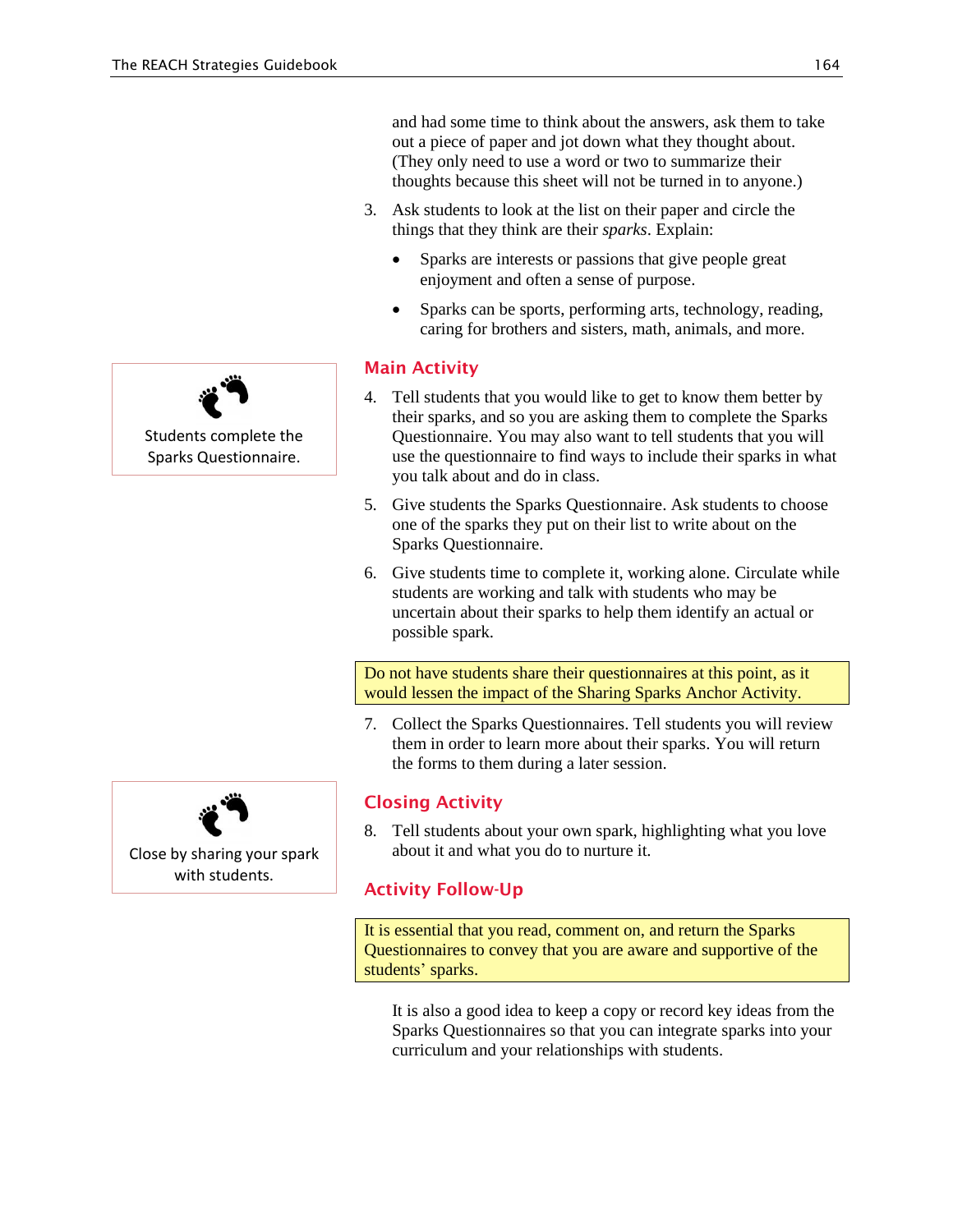# **REACH Technique: Get to know students' sparks**

### **Get to know students for their sparks. Recognize the intrinsic motivation and competence that many students feel when they are doing things that connect with their sparks.**

### *Suggestions for Getting Started*

- 1. Check in on students' sparks from time to time. It reinforces that you care about things that are important to the studies.
- 2. Pay attention to students' world and interests. When you show interest in the things that matter to students, you show them that you care about their choices and activities.
- 3. Some students develop sparks that are harder for adults to understand or embrace. Honor those sparks as unique and important interests to the students, even if they don't resonate with you.
- 4. Notice when students achieve significant milestones in or recognition for their sparks. They may get a new opportunity to express their sparks, or their sparks may connect them to new people and opportunities. Or they might be recognized at school or in the community newspaper. Celebrating these milestones reinforces the value of cultivating sparks.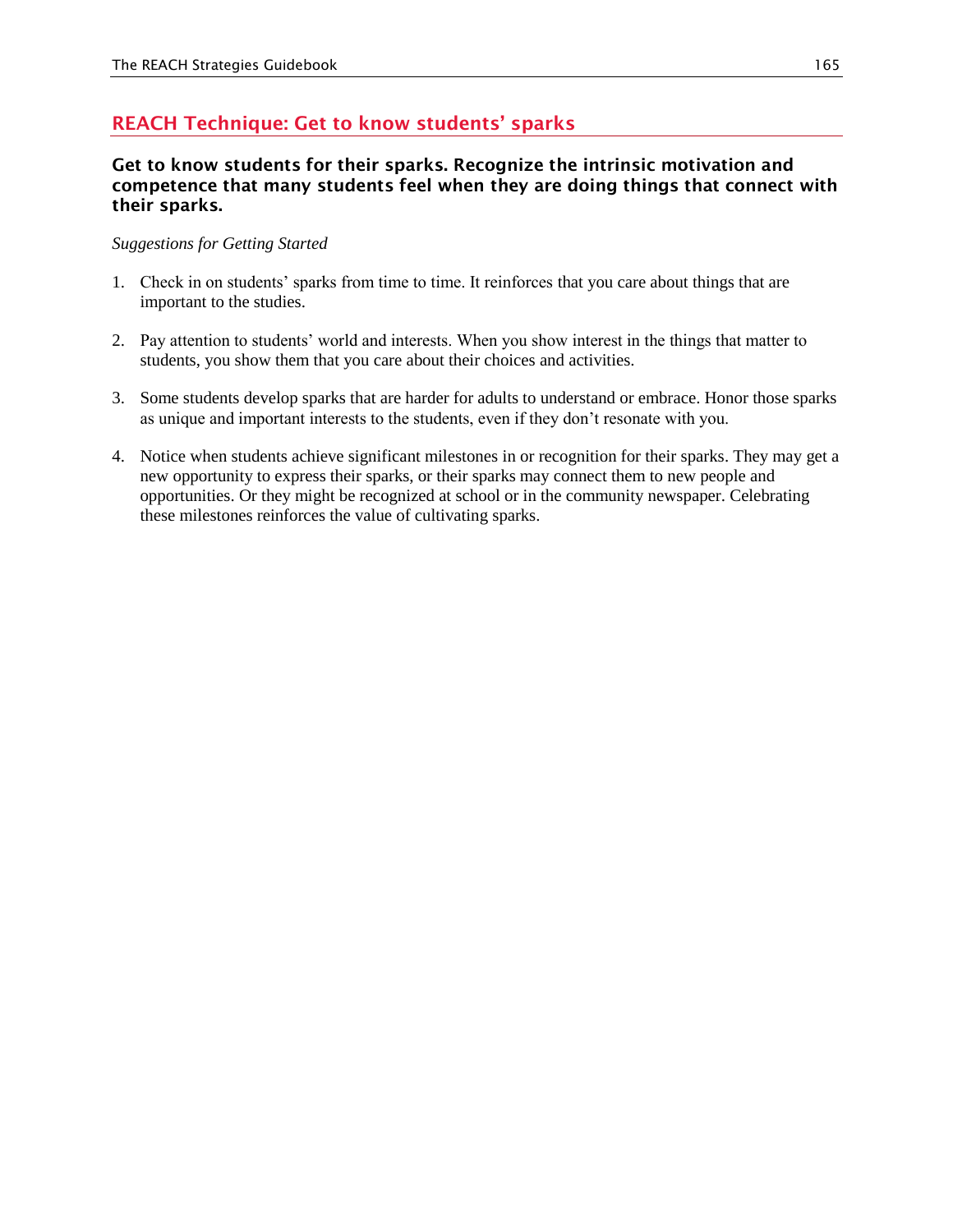# **SPARKS Questionnaire**

NAME: \_\_\_\_\_\_\_\_\_\_\_\_\_\_\_\_\_\_\_\_\_\_\_\_\_\_\_\_\_\_\_\_\_\_\_\_\_\_\_\_\_\_\_\_\_\_\_\_\_\_\_\_\_

*I would like to get to know you better. In order to help me do that, please tell me about your sparks, which are your deepest interests and talents.*

1. Please list one or more of your sparks.

2. How do you feel when you are involved with your sparks?

3. Do you do anything to get better at your sparks? If so, what do you do?

4. Is there anyone in your life who helps you get better at your sparks? If so, who is that and what do they do?

5. Have you learned any valuable lessons about life through your sparks?

6. What is something that most people don't know about your sparks?

This handout may be reproduced for educational, noncommercial uses only. From *The REACH Strategies Guidebook,* by Kent Pekel. Copyright © 2016 by Search Institute; www.search-institute.org.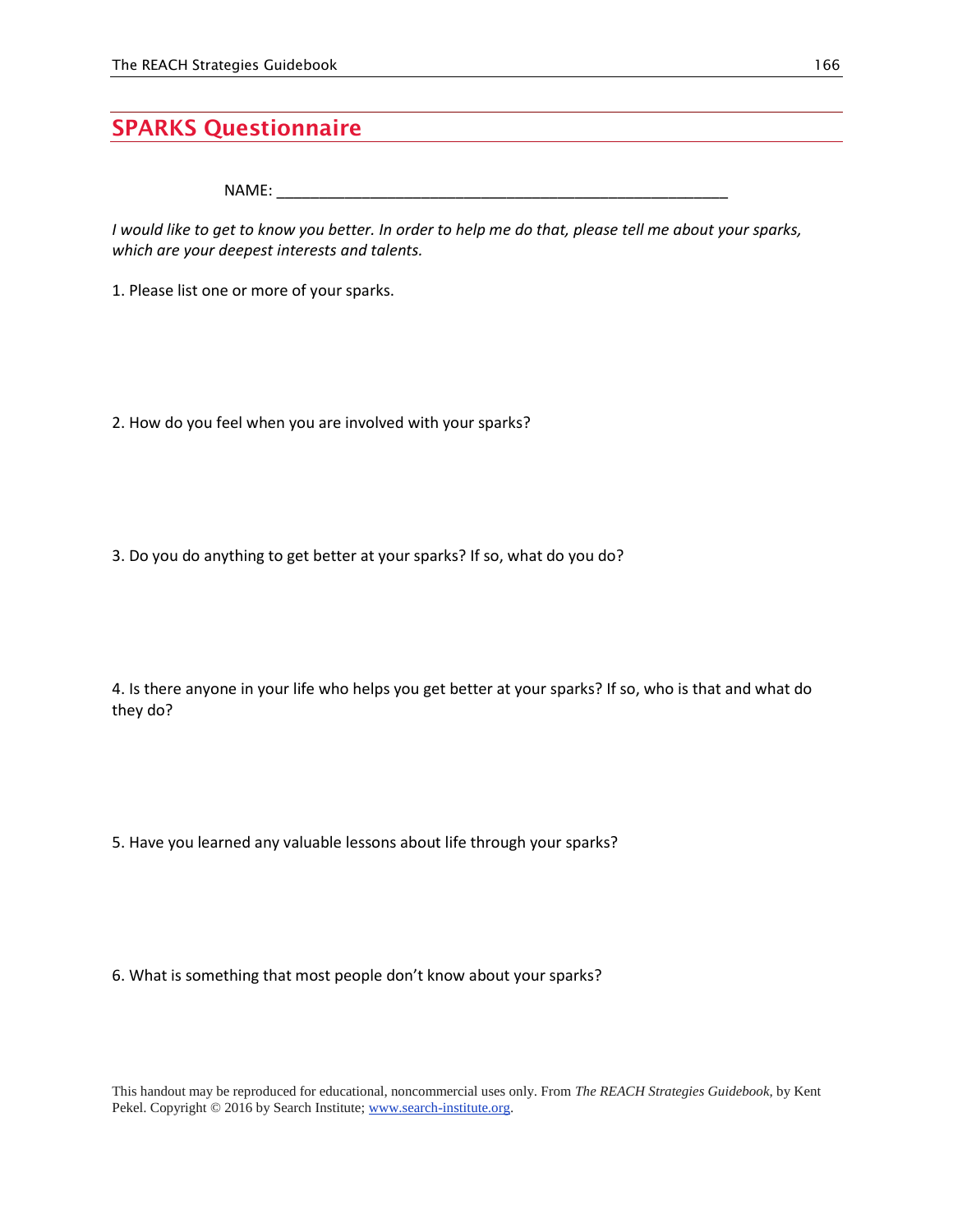### **Anchor Activity**

# **Sharing Sparks**

# **Background**

When adults express genuine interest in young peoples' sparks and ask probing questions about them, young people feel deeply seen, cared for, and empowered (Scales et al., 2011). When young people know that adults not only care about their sparks but are also keeping track of them beyond occasional conversations, it lays the groundwork for a truly developmental relationship.

### **Objective**

Students deepen their understanding of their sparks and the sparks of others in their class or group.

### **At a Glance**

Students each write a spark on a Post-It Note, then place all the notes on a wall. Classmates discuss the diversity of sparks in the class and conclude by trying to guess who wrote down the different sparks.

### **Related Anchor Activities**

Identifying Sparks Core Values

### **Resources Needed**

□ Post-It Notes

# **Activity Steps**

Use a Post-It exercise to help students deepen their understanding of sparks.

# **Opening Activity**

As an expansion of (or alternative to) this Opening Activity, schools can hold a Sparks Show and Tell. Students select objects that represent their sparks and share them with the class. This approach can be an effective way to help younger students share their sparks.

- 1. Begin by giving each student a blank Post-It Note.
- 2. Have students write a spark (or the closest thing they have to a spark if a student says he or she doesn't have one) on a Post-It Note in the least identifiable handwriting they can manage.

### *Students should not put their names on the Post-It Notes.*



### **Main Activity**

3. After everyone has filled out a Post-It Note, collect them and affix them to the walls around the room. Then put the following questions on the board or the screen or on a worksheet that you hand out to each student.